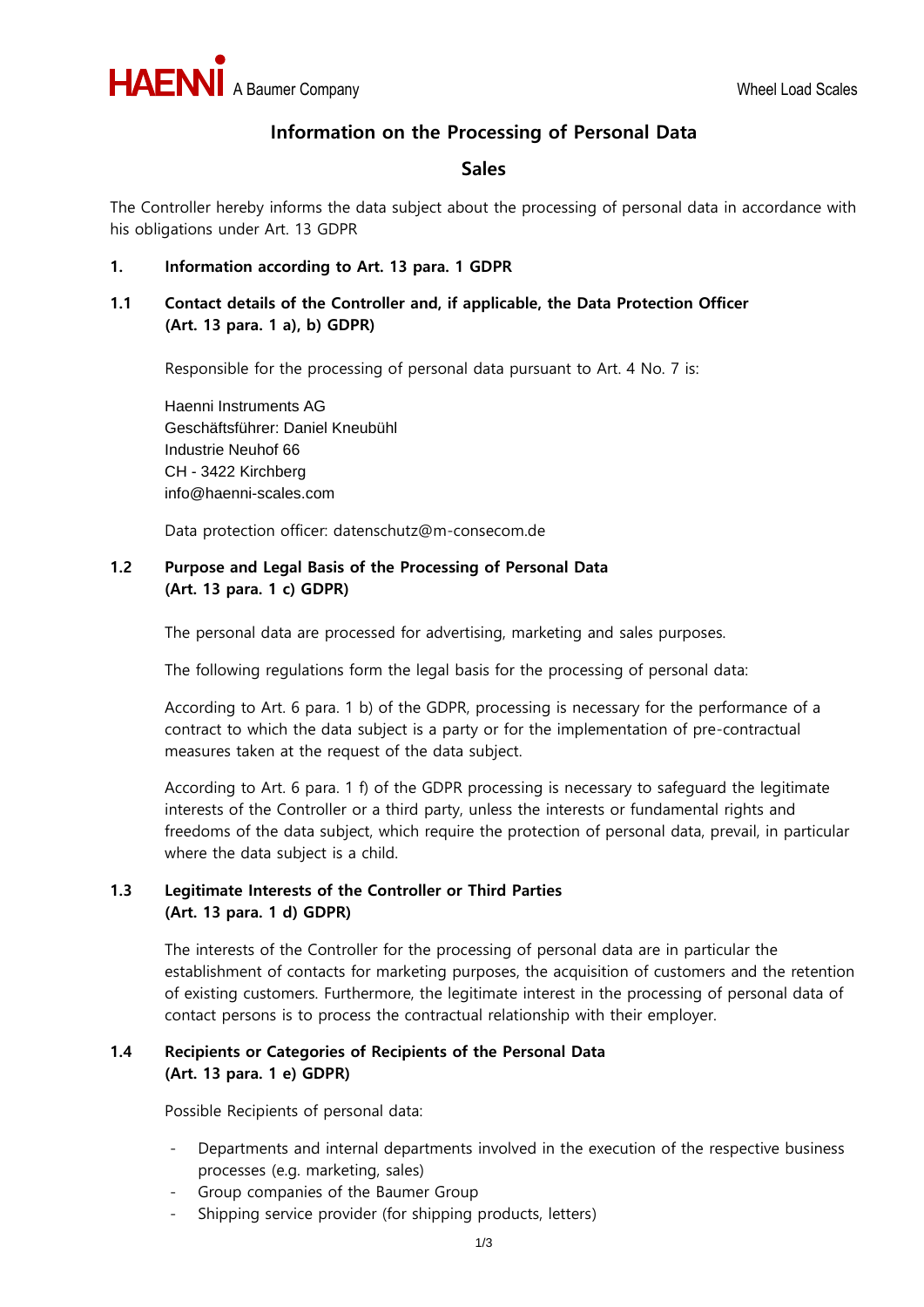

- Suppliers (e.g. in warranty cases)
- Processors (e.g. IT service providers, software manufacturers)
- Public authorities (e.g. tax authorities)
- Advertising agencies

## **1.5 Transfer to a Third Country (Art. 13 para. 1 f) GDPR)**

The Controller intends to transfer the data to the following third countries outside the European Union:

Switzerland: an adequacy decision has been taken by the Commission pursuant to Art. 45 para. 1 GDPR (Abl. EG of 25.08.2000, No. L 215/1).

#### **2. Information according to Art. 13 para. 2 GDPR**

# **2.1 Period for which the Personal Data will be stored, or the Criteria used to determine that Period**

#### **(Art. 13 para.2 a) GDPR)**

The first storage (beginning of the storage period) of the data takes place with the first provision of the personal data of the data subject.

The personal data will be deleted after expiry of the legal storage obligations, unless the Controller has a legitimate interest in further storage. In any case, only those data will continue to be stored which are actually absolutely necessary to achieve the corresponding purpose.

## **2.2 Rights of Data Subjects (Art. 13 para. 2 b) GDPR)**

The data subject has the following rights:

Right of access (Art. 15 GDPR)

The Controller shall, upon request, inform the data subject whether he or she is processing data concerning him or her. The Controller endeavours to process requests for information as quickly as possible.

Rectification of inaccurate data (Art. 16 GDPR)

The data subject shall have the right to request the Controller to rectify any inaccurate personal data concerning him or her without delay.

Erasure (Art. 17 GDPR)

The data subject has the right to demand from the Controller that personal data concerning him or her will be erased immediately and the operator is obliged to erase personal data immediately if one of the reasons stated in Art. 17 para. 1 a) - f) GDPR applies.

Restriction of processing (Art. 18 GDPR)

The data subject has the right to request the Controller to restrict the processing if one of the conditions of Art. 18 para. 1 a) – d) GDPR is met:

Right to data portability (Art. 20 GDPR)